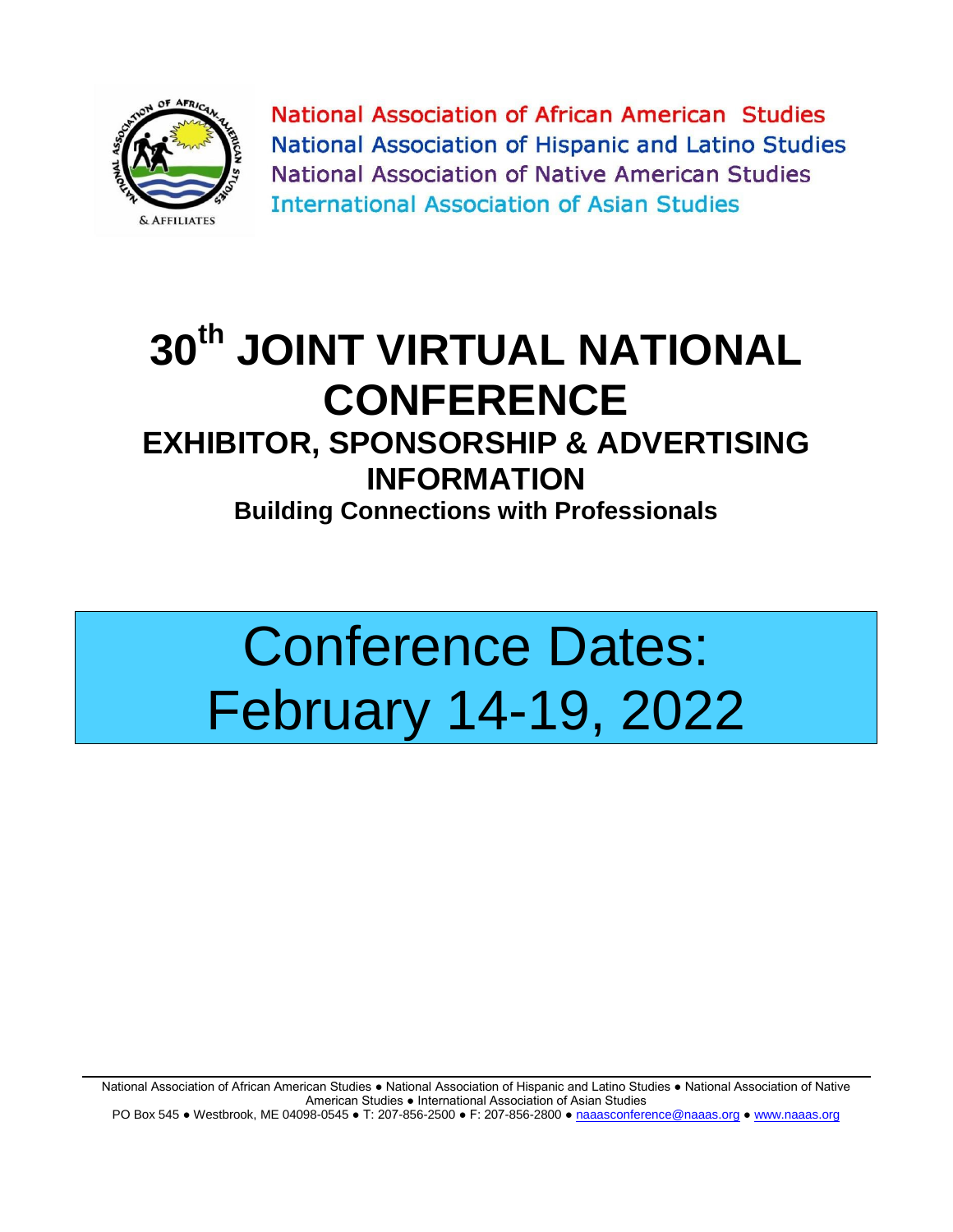#### **Conference Workshops**

The associations encourage agencies to support the conference by serving as sponsors of a particular project, speaker, special event, workshop, etc.. Sponsorship assists the associations in the production of a quality conference and the sharing of unique learned experiences for all attendees and those global communities that connect via stream network.

Sponsors receive the following benefits:

- Logo posted on the NAAAS website for six months, with a direct link to the sponsors' websites
- Company name and logo posted on all pre- and post-conference literature
- Conference sessions streamed to the sponsors' locations
- Contact list of all conference attendees

#### **Areas of Sponsorship**

| On-site and virtual technology                           | \$20,000 |              |
|----------------------------------------------------------|----------|--------------|
| <b>National Student Research Competition Luncheon</b>    | \$18,000 | $\mathbf{I}$ |
| Publication of post-conference Monograph Series          | \$14,000 | $\mathbf{I}$ |
| Printing of conference program and associated literature | \$10,000 | $\mathbf{I}$ |
| Support for hosting of celebrity guest speaker           | \$8,000  |              |

#### **Conference Workshops – Registration Costs**

|                                                                | Agency/<br><b>Corporation</b> |  | <b>Individual</b> |  |
|----------------------------------------------------------------|-------------------------------|--|-------------------|--|
| □ Social Justice by Arun Gandhi, Grandson of<br>Mahatma Gandhi | \$3,000                       |  | \$225             |  |
| $\Box$ Amistad – The Slave Ship                                | \$2,000                       |  | \$225             |  |

## **EXHIBITOR/ADVERTISER INFORMATION**

Publishing houses, corporations, special interest groups, human resources, public relations, educational associations and others are encouraged to promote their organization via participating as an exhibitor/advertiser.

**Exhibitor/Advertiser Rates: \$525 non-profits / \$725 for profits**